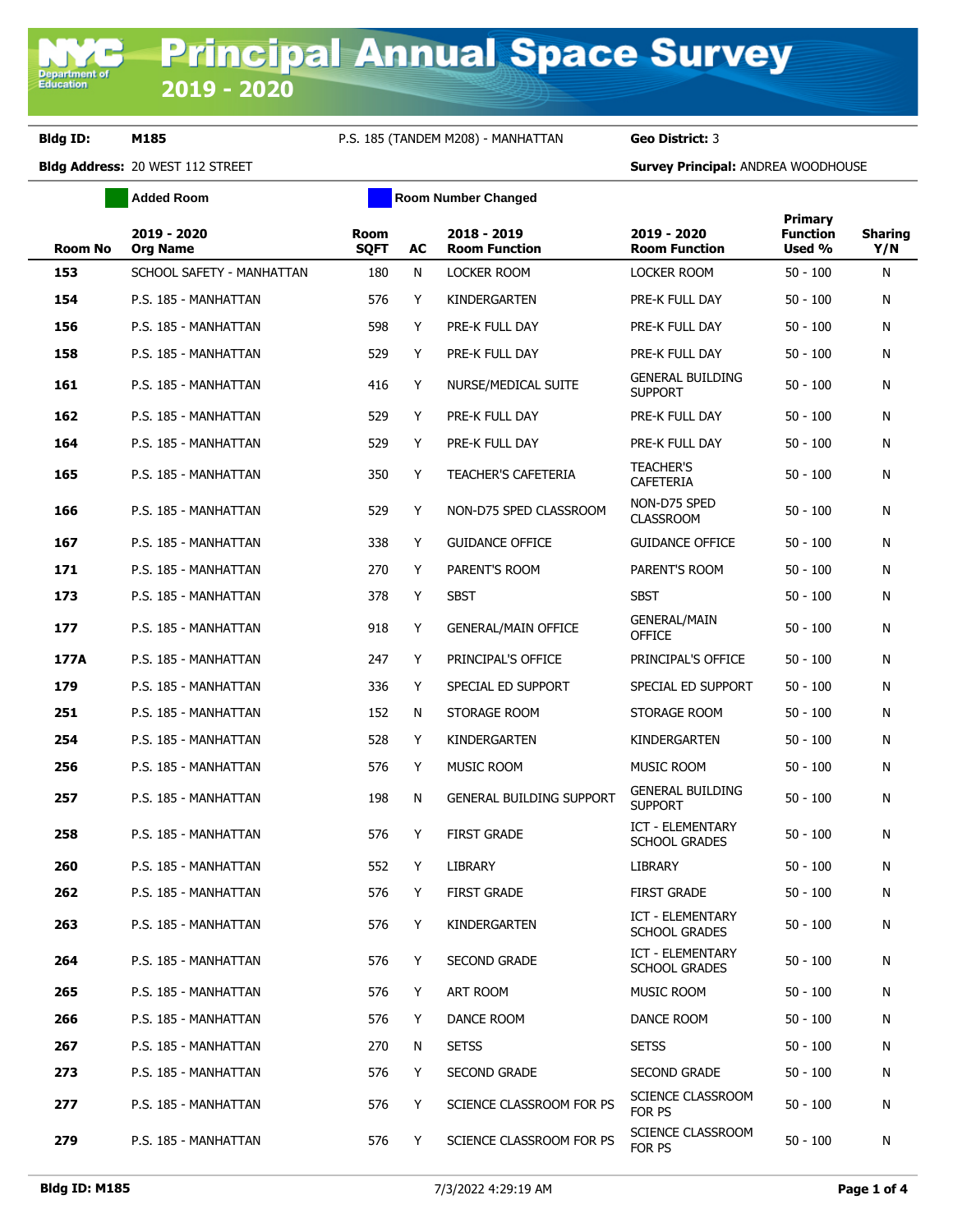**Department of**<br>Education

# **Bldg ID: M185** P.S. 185 (TANDEM M208) - MANHATTAN **Geo District:** 3

**Bldg Address:** 20 WEST 112 STREET **Survey Principal:** ANDREA WOODHOUSE

|             | <b>Added Room</b>                        | <b>Room Number Changed</b> |    |                                                 |                                                           |                                             |                       |
|-------------|------------------------------------------|----------------------------|----|-------------------------------------------------|-----------------------------------------------------------|---------------------------------------------|-----------------------|
| Room No     | 2019 - 2020<br><b>Org Name</b>           | <b>Room</b><br><b>SQFT</b> | AC | 2018 - 2019<br><b>Room Function</b>             | 2019 - 2020<br><b>Room Function</b>                       | <b>Primary</b><br><b>Function</b><br>Used % | <b>Sharing</b><br>Y/N |
| 351         | P.S. 185 - MANHATTAN                     | 152                        | Y  | STORAGE ROOM                                    | STORAGE ROOM                                              | $50 - 100$                                  | N                     |
| 354         | P.S. 185 - MANHATTAN                     | 650                        | Y  | <b>ART ROOM</b>                                 | ART ROOM                                                  | $50 - 100$                                  | N                     |
| 356         | P.S. 185 - MANHATTAN                     | 576                        | Y  | ACADEMIC INTERVENTION<br><b>SERVICES</b>        | <b>RESOURCE ROOM</b>                                      | $50 - 100$                                  | N                     |
| 357         | P.S. 185 - MANHATTAN                     | 243                        | Y  | ACADEMIC INTERVENTION<br><b>SERVICES</b>        | <b>ACADEMIC</b><br><b>INTERVENTION</b><br><b>SERVICES</b> | $50 - 100$                                  | N                     |
| 358         | P.S. 185 - MANHATTAN                     | 576                        | Y  | DUPLICATING/COPY ROOM                           | <b>ACADEMIC</b><br><b>INTERVENTION</b><br><b>SERVICES</b> | $50 - 100$                                  | N                     |
| 360         | P.S. 185 - MANHATTAN                     | 576                        | Y  | NON-D75 SPED CLASSROOM                          | NON-D75 SPED<br><b>CLASSROOM</b>                          | $50 - 100$                                  | N                     |
| 362         | P.S. 185 - MANHATTAN                     | 576                        | Υ  | ACADEMIC INTERVENTION<br><b>SERVICES</b>        | <b>ICT - ELEMENTARY</b><br><b>SCHOOL GRADES</b>           | $50 - 100$                                  | N                     |
| 363         | P.S. 185 - MANHATTAN                     | 576                        | Y  | <b>ICT - ELEMENTARY SCHOOL</b><br><b>GRADES</b> | <b>ICT - ELEMENTARY</b><br><b>SCHOOL GRADES</b>           | $50 - 100$                                  | N                     |
| 364         | P.S. 185 - MANHATTAN                     | 576                        | Y  | NON-D75 SPED CLASSROOM                          | NON-D75 SPED<br><b>CLASSROOM</b>                          | $50 - 100$                                  | N                     |
| 365         | P.S. 185 - MANHATTAN                     | 576                        | Y  | <b>FIFTH GRADE</b>                              | <b>FUNDED - ESL</b>                                       | $50 - 100$                                  | N                     |
| 366         | P.S. 185 - MANHATTAN                     | 576                        | Y  | ICT - ELEMENTARY SCHOOL<br><b>GRADES</b>        | <b>ICT - ELEMENTARY</b><br><b>SCHOOL GRADES</b>           | $50 - 100$                                  | N                     |
| 367         | P.S. 185 - MANHATTAN                     | 270                        | Y  | <b>AP'S OFFICE</b>                              | AP'S OFFICE                                               | $50 - 100$                                  | N                     |
| 373         | P.S. 185 - MANHATTAN                     | 576                        | Y  | ICT - ELEMENTARY SCHOOL<br><b>GRADES</b>        | <b>FOURTH GRADE</b>                                       | $50 - 100$                                  | N                     |
| 377         | P.S. 185 - MANHATTAN                     | 576                        | Y  | THIRD GRADE                                     | <b>ICT - ELEMENTARY</b><br><b>SCHOOL GRADES</b>           | $50 - 100$                                  | N                     |
| 379         | P.S. 185 - MANHATTAN                     | 576                        | Y  | OT/PT                                           | OT/PT                                                     | $50 - 100$                                  | N                     |
| <b>B10</b>  | <b>HARLEM LINK CHARTER SCHOOL -</b><br>M | 66                         | N  | STORAGE ROOM                                    | STORAGE ROOM                                              | $50 - 100$                                  | N                     |
| <b>B10A</b> | M226 SPED - MANHATTAN                    | 338                        | N  | OTHER OFFICE                                    | OTHER OFFICE                                              | $50 - 100$                                  | N                     |
| <b>B11</b>  | P.S. 185 - MANHATTAN                     | 256                        | N  | <b>GENERAL BUILDING SUPPORT</b>                 | <b>GENERAL BUILDING</b><br><b>SUPPORT</b>                 | $50 - 100$                                  | N                     |
| <b>B12</b>  | P.S. 185 - MANHATTAN                     | 364                        | N  | STORAGE ROOM                                    | STORAGE ROOM                                              | $50 - 100$                                  | N                     |
| <b>B13</b>  | P.S. 185 - MANHATTAN                     | 558                        | N  | STORAGE ROOM                                    | STORAGE ROOM                                              | $50 - 100$                                  | N                     |
| <b>B13A</b> | P.S. 185 - MANHATTAN                     | 108                        | N  | STORAGE ROOM                                    | STORAGE ROOM                                              | $50 - 100$                                  | N                     |
| B14         | P.S. 185 - MANHATTAN                     | 572                        | N  | STORAGE ROOM                                    | STORAGE ROOM                                              | $50 - 100$                                  | N                     |
| <b>B15</b>  | HARLEM LINK CHARTER SCHOOL -<br>M        | 416                        | N  | STORAGE ROOM                                    | STORAGE ROOM                                              | $50 - 100$                                  | N                     |
| <b>B16</b>  | HARLEM LINK CHARTER SCHOOL -<br>M        | 80                         | N  | STORAGE ROOM                                    | STORAGE ROOM                                              | $50 - 100$                                  | N                     |
| B17         | P.S. 185 - MANHATTAN                     | 192                        | N  | STORAGE ROOM                                    | STORAGE ROOM                                              | $50 - 100$                                  | N                     |
| В7          | P.S. 185 - MANHATTAN                     | 304                        | N  | <b>GENERAL BUILDING SUPPORT</b>                 | <b>GENERAL BUILDING</b><br><b>SUPPORT</b>                 | $50 - 100$                                  | N                     |
| <b>B8</b>   | P.S. 185 - MANHATTAN                     | 416                        | N  | STORAGE ROOM                                    | STORAGE ROOM                                              | $50 - 100$                                  | N                     |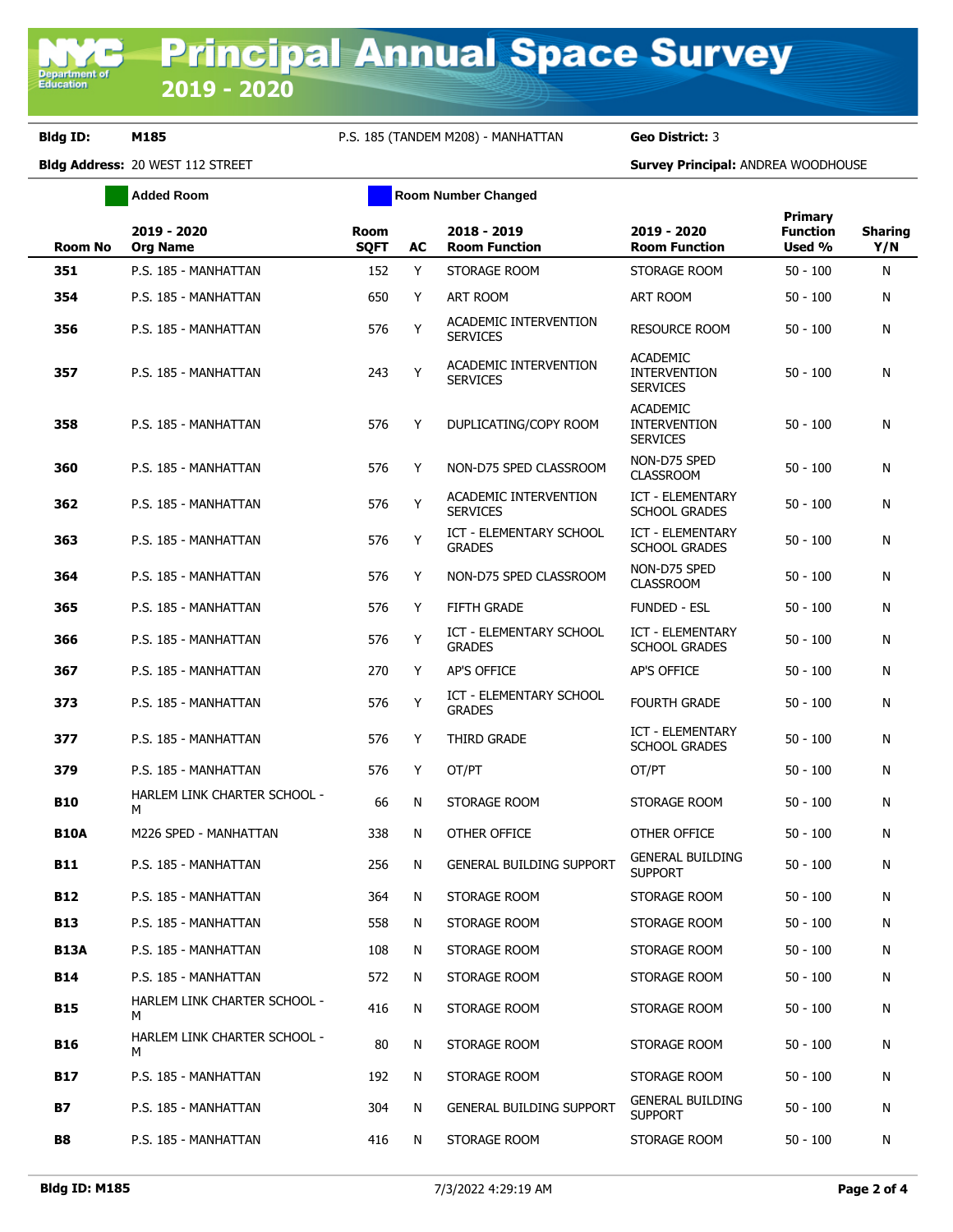# **Bldg ID: M185** P.S. 185 (TANDEM M208) - MANHATTAN **Geo District:** 3

# **Bldg Address:** 20 WEST 112 STREET **Survey Principal:** ANDREA WOODHOUSE

| <b>Added Room</b> |                                                                                                                                                                                                                                                                                                                              | <b>Room Number Changed</b> |     |                                       |                                     |                                             |                       |
|-------------------|------------------------------------------------------------------------------------------------------------------------------------------------------------------------------------------------------------------------------------------------------------------------------------------------------------------------------|----------------------------|-----|---------------------------------------|-------------------------------------|---------------------------------------------|-----------------------|
| Room No           | 2019 - 2020<br><b>Org Name</b>                                                                                                                                                                                                                                                                                               | Room<br><b>SQFT</b>        | AC. | $2018 - 2019$<br><b>Room Function</b> | 2019 - 2020<br><b>Room Function</b> | <b>Primary</b><br><b>Function</b><br>Used % | <b>Sharing</b><br>Y/N |
| <b>B9</b>         | P.S. 185 - MANHATTAN                                                                                                                                                                                                                                                                                                         | 255                        | N   | STORAGE ROOM                          | STORAGE ROOM                        | $50 - 100$                                  | N                     |
| <b>CAFE</b>       | P.S. 185 - MANHATTAN                                                                                                                                                                                                                                                                                                         | 3575                       | N   | STUDENT CAFETERIA                     | STUDENT CAFETERIA                   | $50 - 100$                                  | N                     |
| 160               | <b>COMMUNITY BASED</b><br>ORGANIZATION - MANHATTAN                                                                                                                                                                                                                                                                           | 529                        |     |                                       | OTHER OFFICE                        |                                             | N                     |
|                   | How many hallway bathrooms for students are there in your building?                                                                                                                                                                                                                                                          |                            | 2   |                                       |                                     |                                             |                       |
|                   | Are any of the student bathrooms being shared by multiple schools?<br>Are all the student bathrooms open throughout the day?<br>Please identify the number of non-instructional spaces, not reported above, being used for<br>instructional purposes, academic intervention services, or therapeutic or counseling services: |                            |     |                                       |                                     | N                                           |                       |
|                   |                                                                                                                                                                                                                                                                                                                              |                            |     |                                       |                                     | Y                                           |                       |
|                   |                                                                                                                                                                                                                                                                                                                              |                            |     |                                       |                                     | 0                                           |                       |
|                   | Are any of those non-instructional spaces being shared?                                                                                                                                                                                                                                                                      |                            |     |                                       |                                     | N                                           |                       |